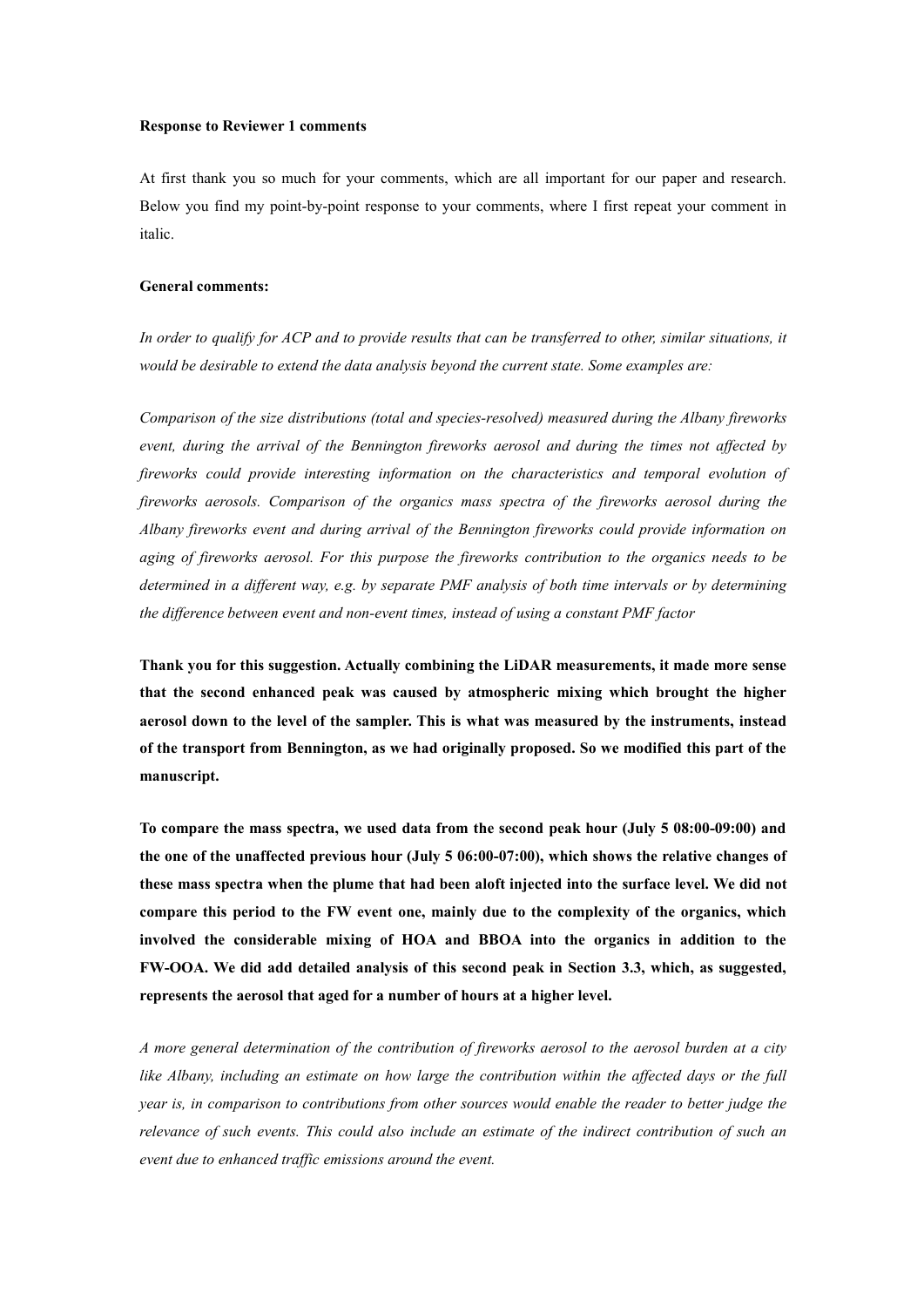**Thank you for this suggestion, which would be helpful for people to judge the relevance the FW event. Simply consider the FW display as point source and making some other estimates and assumptions assumption, we roughly estimated the FW aerosol emission based on Gaussian dispersion equation. The result was about 70 kg, and of the same magnitude as the total PM2.5 emission from the Albany highway traffic (based on the EPA air emission inventories) in a half day (in Section 3.2.2). This would help give the readers a more direct picture and comparison. At the same time, we compare the HOA concentration around the event to the one around daily rush hour to underline the enhanced emission from traffic (in Section 3.2.1).**

#### **Detailed comments:**

*Several fireworks events were identified during the measurement period, based on the appearance of the potassium ion in the aerosol mass spectra. I think the authors should explain the criteria more specific here since the potassium ion is also observed with the AMS when measuring biomass burning aerosols. It would be interesting whether during the observation of fireworks events with the AMS also other ions, which could be from the fireworks, were observed, e.g. Sr, Na or other metal ions.*

**Thank you for this comment. After checking high resolution mass spectra, it did show significantly enhanced signals for Rb, but seems to have missed others. We have added this information into the text.**

*I have a general problem with the description of the measurement locations. According to Figure 1, the wind direction was approximately 180-270 during the main FW event. According to Figure S1 the ASRC site was located about NW of the fireworks site, i.e. it needs wind from approx. 100-130 to transport the fireworks aerosol to the measurement site. The ACHD site was located approx. to the SE* of the fireworks site, i.e. it needs wind from approx.  $280 - 320$  to transport fireworks aerosol to the *measurement site. While for the relatively close ACHD site general dispersion of the fireworks aerosol in the area would probably also transport aerosols to the measurement site, this seems unlikely for the ASRC site, which is almost in the opposite direction compared to the needed wind direction. How can you explain the transport of aerosol from Empire State Plaza to the ASCR site under these meteorological conditions?*

Really thank you for this comment. During the night of July 4, the wind speed is so low (general **below 0.5m/s), that it is classified as calm.We checked additional data from nearby airports and other locations, and all showed calm or no data for the wind direction, which matched the weather map, showing that Albany was controlled by a stagnant high pressure pattern. So we believe the surface wind direction from Voorheesville during the night of July 4 th was not representative of actual conditions, namely calm at the surface for the Albany. To reduce confusion, we deleted the wind direction data with wind speed below 0.5 m/s during the night of**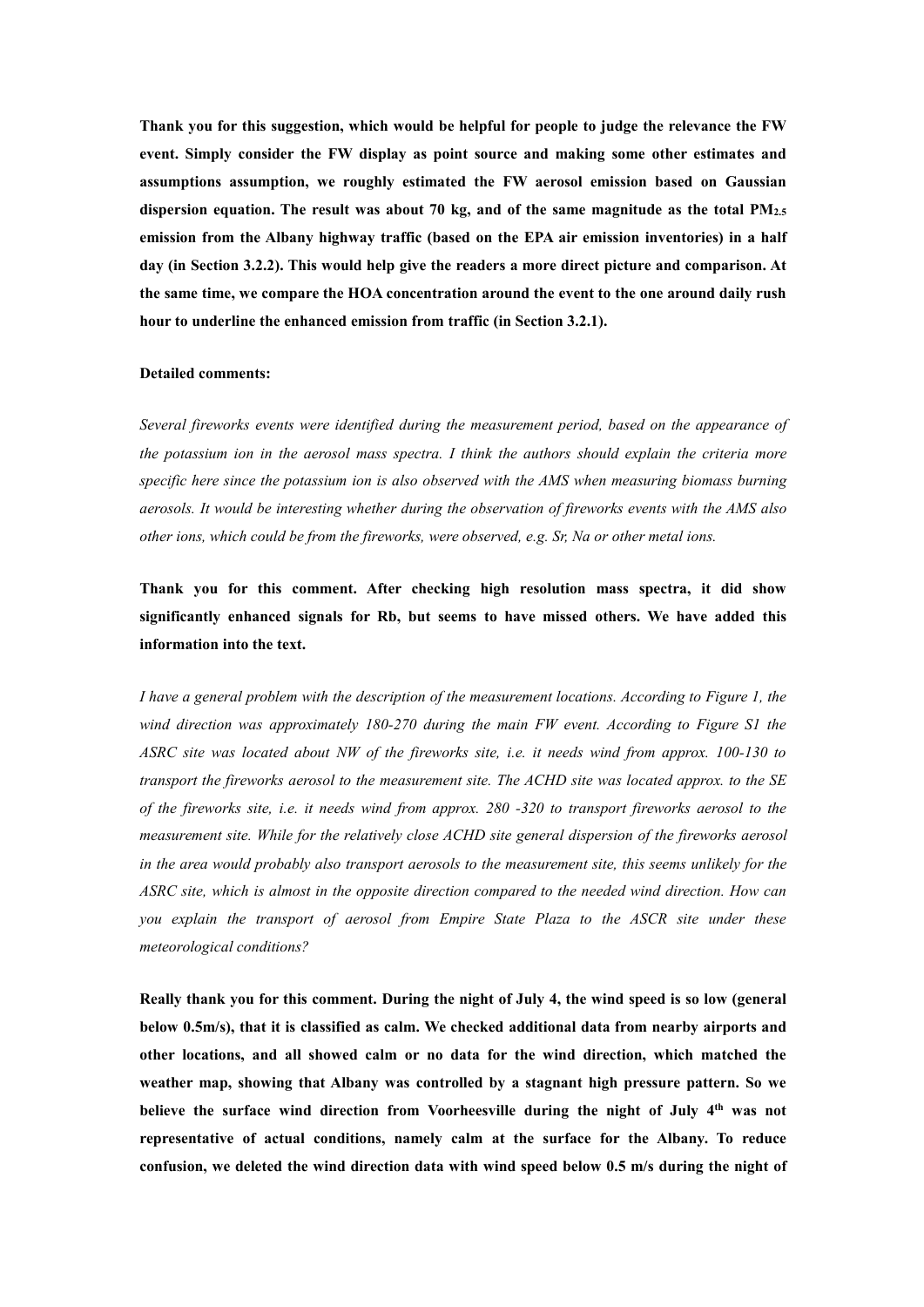# **July 4.**

I find the presentation of time series of aerosol concentrations (e.g. in Figs. 2, 4, and 6) stacked on top *of each other not very helpful when one tries to see temporal variability of any of the mass concentrations. Generally, temporal variability is seen well only for the lowermost trace and in* addition – for graphs which show fractional contributions like Fig.  $2$  – for the uppermost trace. For all *other traces only the largest changes can be identified in this type of graph*

**Thank you for this comment. We have modified the these figures to make the variation more clear.**

The presentation of all the aerosol data for a 10.5 days interval makes it hard to identify the detailed *features during the main fireworks event which were discussed within the text. It would be very helpful for the reader to have graphs which show only the time interval around the fireworks event.In addition,* it would be very helpful if Figure 7 would show the same time interval as those figures and if the time *axes would agree (i.e. not using UTC for one graph and local time for the others).*

**Thank you for this comment. We have added the suggested figure, which only covered the main** FW event in section 3.3. At the same time, we modified the time to EDT time in new Figure 9.

P2L4: Fireworks aerosol is mainly found in PM1, not in PM2.5, as shown in this manuscript as well as *e.g. in the Drewnick et al., 2006 paper.*

### **Thank you for this comment. We have corrected this.**

*P2L11-15: Here consumption figures of fireworks in the US are given. It would be interesting to also have numbers for July 4 and may be for the Independence Day fireworks in Albany. The 42% increase of 24-hour PM2.5* – *how much is this in absolute concentrations?*

**Thank you for this comment. We added the consumption information for July and the absolute concentration relating to the 42% increase. For the consumption of fireworks in Albany, we cannot find the precise amount, while we estimated based on the shell numbers (10000), which we believe was in the range of 2000-10,000 kg (only firework compounds excluding the shell weight).**

P2L21: Here two Sun et al. papers are cited. The Sun et al., 2010 paper is not in the reference list. Both *papers do not seem to be adequate references for the general measurement capabilities of advanced aerosol mass spectrometry technology like the Jayne et al. and the DeCarlo et al. papers.*

**Thank you for this comment. We deleted the " Sun et al.,2010" one.**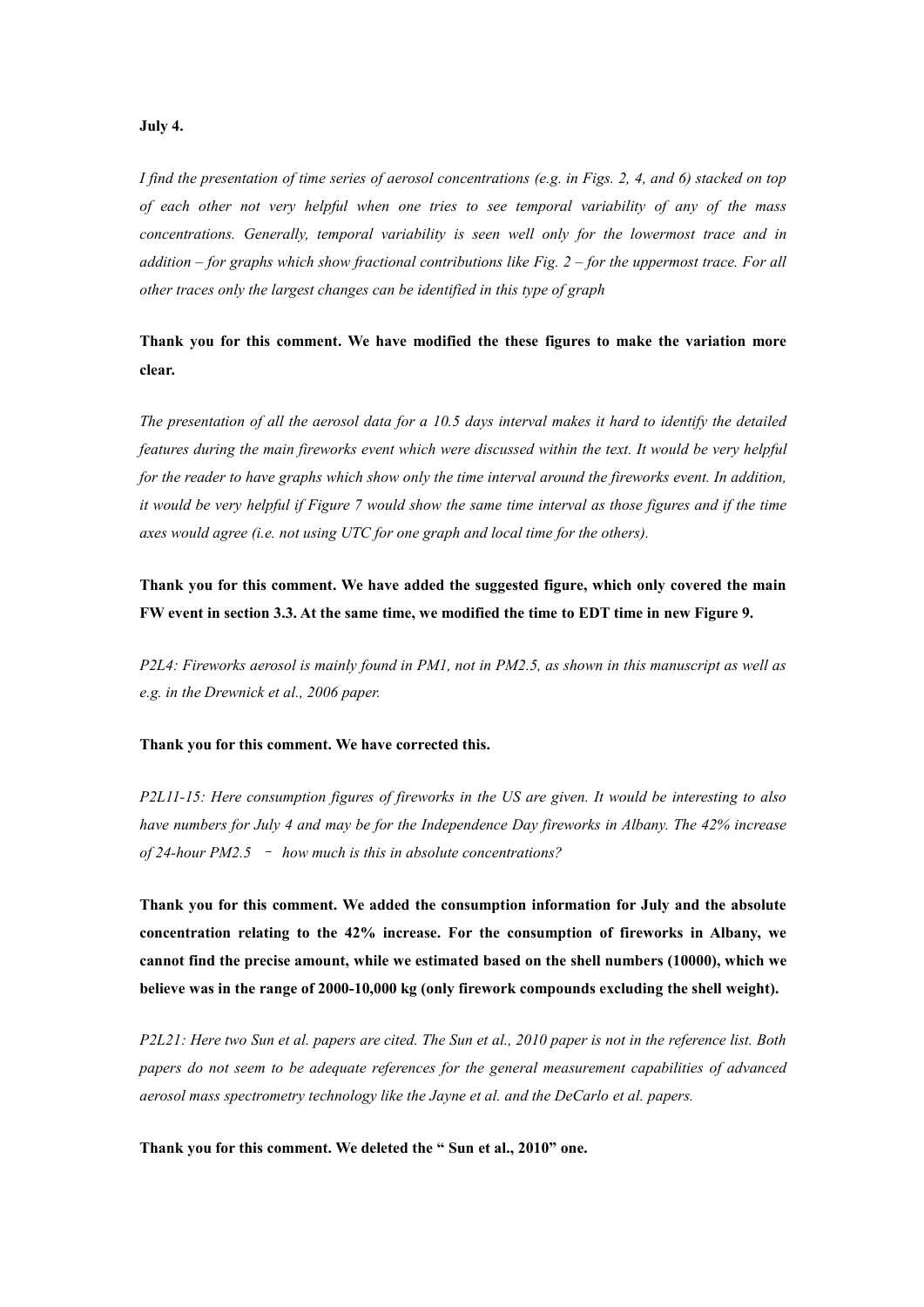*P3L4-7: Here it seems that some statements are exaggerating. Why was the meteorological situation such that it provided a "unique opportunity" for investigation of the contribution of FW displays to ambient aerosol concentrations? As stated above, the wind direction seemed to be even very unfavorable. Also I do not see how the "health influence" of FW-related aerosols was investigated in this study.*

# **Thank you for this comment. We modified this sentence to make it more clear and deleted the exaggerated expressions.**

*P3L16 and L22 and P4L15: It would be helpfulif the authors would specify above what the elevation* was measured. I guess in L16 it is a.s.l. and in L22 it is above ground, on P4L15 it could be both. *Furthermore, if here and in the following paragraph some detailed information is provided, it would be nice if this would be done more consequently: Why isthe sampling height provided for the ACHD site but not for the ASRC site? Where was the AMS instrument located, where the SMPS and the pDR-1500?* Why is the sampling line length for the inlet duct at ASRC  $(?)$  provided, but not the length of the sampling line from the duct to the instruments and also not for the inlet at the ACHD site? For estimate *of inlet line losses, also the diameters of the lines and theirorientation would be needed.*

**Thank you for this comment. We added "above sea level" into the text, and described the detailed information about the connection between instruments,and calculate the particle loss based on the mentioned software by von der Weiden et al. (2009).**

*P3L19: According to the statement here, the gap in the measurement data was due to maintenance of the instruments. To me it seems very strange that maintenance started at midnight, that maintenance lasted for 44 hours, and that all instruments have exactly the same downtime.*

**Thank you for this comment. At the early morning 0f 07/01, the RH of the sample flow reported by PDR was higher than 40% (and was not corrected until the evening of 07/02), which was too high for consistent sampling by the AMS. For neatness, and being cautious, we flagged the data beginning end at 06/30 23:59, and ending at 07/02 20:00.**

*P5L5 and the whole paragraph: ". . . slow evaporation and ionization of potassium . ..". "evaporation" should be "vaporization". While potassium might vaporize slowly, ionization is probably not slow. In* addition to this effect, the quantification of potassium in the AMS is also difficult due to the fact that *potassium can be surface-ionized at the vaporizer surface during the vaporization process. This ef ect* will directly affect RIE of potassium. Since this effect  $\overline{\phantom{a}}$  and as a consequence the RIE of potassium – *strongly depends on thevaporizer temperature, the history of the vaporizer and the tuning of the AMS, it makes little sense to use RIE values for potassium obtained in measurements with other AMS but it would be better to determine the own RIE value.*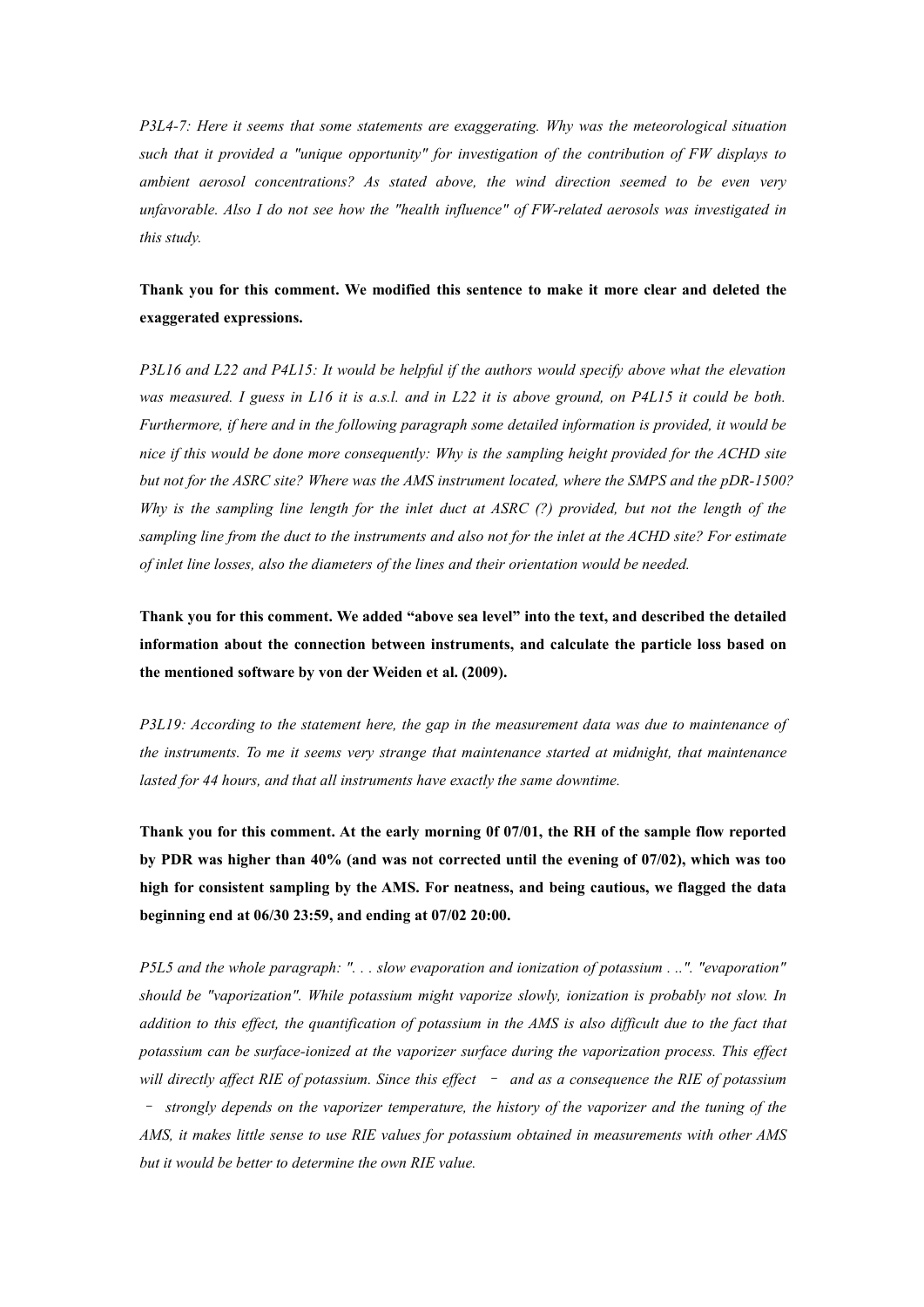**Thank you for this particularly helpful comment. We corrected the statement, and we used the** RIE for K based on the lab pure KNO<sub>3</sub> test, as shown in text. At the same time, we added more detailed information in supplement to discussion about the RIE<sub>k</sub> also based on lab pure  $K_2SO_4$ **test.**

*P6L2: The statement that "all instruments exhibited the same general behavior" seems a bit exaggerated. There are sometimes strong dif erences between the various PM2.5 measurements up to more than a factor of two. There are also sometimes strong dif erences in the trends.*

**Thank you for this comment. We deleted this exaggerated expression, and use "exhibited generally similar behavior (that is, high and low excursions)" to make it clear.**

*P6L3-5: I also do not agree with the explanation of the increasing trend in aerosol concentrations with hygroscopic growth. An increasing trend is observed from 6/27 until 6/29 according to Figure 1. During this time RH values varied strongly and no correspondence of the increase in PM and RH can be observed for this whole time interval. Furthermore, hygroscopic growth of particles should not af ect AMS measurements of mass concentrations and also not measurements performed with a dryer before the instrument.*

**Thank you for this comment. You are correct.We deleted the sentences about "hygroscopic growth".**

*P6L8-11: The aerosol concentration peaks during the nights of July 2-3 were also identified as* FW-related due to their high K signal. Is there any other evidence that these peaks are actually from *FW* – *e.g. similar K/S ratioas observed during the July 4 peak? Was there fireworks reported or observed in the area around the measurement sites? According to the magnitude of these additional FW* peaks either a massive fireworks event in the order of 30% of the July 4 fireworks or fireworks which *were burned very close to the AMS site would be needed to generate these peaks. Is this realistic?*

**Thank you for this comment. The enhanced Rb ion signal would also support that the nights of July 2-3 was affected by Firework aerosol. From June 30 (even as early as June 24), there were firework displays over New York State (www.newyorkupstate.com/events/2017/06/4th\_of\_july\_ fireworks\_in\_upstate\_ny\_list\_of\_2017\_events\_celebrations\_parades.html), which may contribute the higher K signal at nights of July 2 and July 3. Also during these nights, the neighborhood around the measurements would also burst the consumer fireworks. For the corrected K signals,** the K signals of July 2-3 was only about 10% of of July 4. To highlight the key Independence Day **event, we modified text to underline the Independence Day FW event,instead of discussing three events.**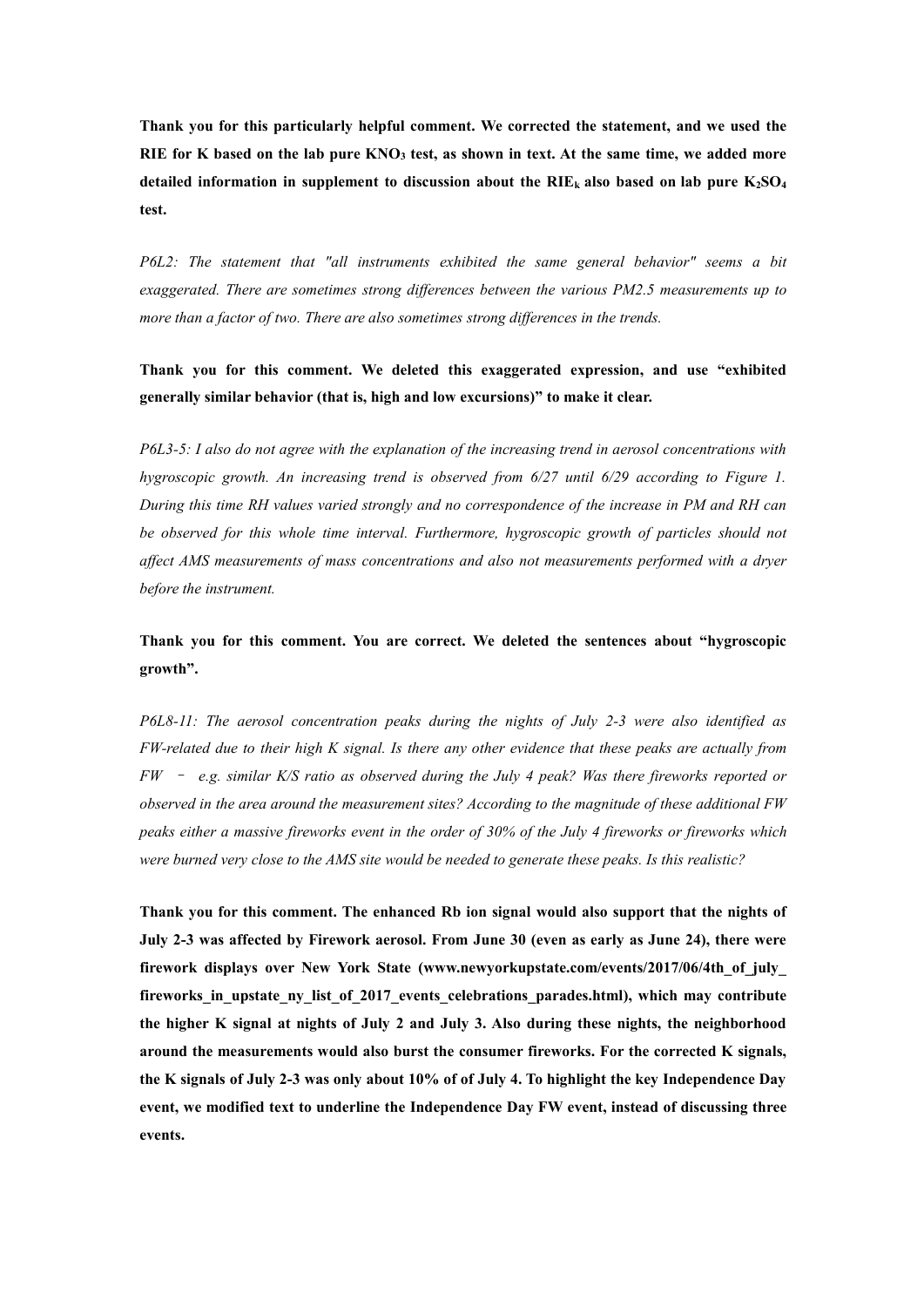*P7L3-5: It is very hard to assign all these numbers to the respective species.*

# **Thank you for this comment. We added these numbers to pie charts to aid their clarity.**

*P7L8-10: If SO<sup>4</sup> and NO3 are from K-rich salts and if slow vaporization of K results in under-estimation of K, this should also result in under-estimation of the related SO4 and NO3.*

**We agree with your comments. To correct the SO<sup>4</sup> mass concentration, the K/S ratio of 2.75 and estimated K mass concentration was used to estimate the SO4 mass concentration, as show in Supplement. As shown in Supplement, after this correction, the AMS matches SMPS resultsvery well, and the particle mass fraction was near the one reported by Drewnick et al. (2006). However, due to lower boiling point of KNO<sup>3</sup> (400 °C) than AMS vaporizer temperature (660 °C), KNO<sup>3</sup> was though to be well measured by AMS (Drewnick et al., 2015). So in this study, we only corrected the SO<sup>4</sup> mass concentration.**

P7L10-11: I do not agree with the statement here. According to Figure 2, organics and K show broader peaks than SO4. If all three are from the same source (fireworks), is this difference a sign of chemical *processes occurring with the FW aerosol?*

**Thank you for this comment. After careful consideration, we deleted this statement.**

P7L13-15: If SO4 fraction varies between 8.5 and 16.4% (a factor of two), I would not call this "fairly stable". As a consequence I would not say that this indicates constant sources in and near Albany as *stated in the following sentence.*

**Thank you for this comment, and sorry for the former confusion. It was stable for each period separately, instead of for both. We have made this clear.**

*P7L19-21: Ifthere was a large dif erence in the mass fractions of the aerosol components before,* during, and after the FW event, this would be interesting to see in pie charts, e.g. in the supplement.

**Thank you for this comment. We have added the suggested pie charts.**

 $P7L22$ : If the FW event lasted from 23:00 until 02:00 (line 1, same page), this is 3 hours, not 4 hours.

**Thank you for this comment. We apologize for this mistake. We have corrected it, and made it clear that the event we consider lasts until until 03:00 LT (EDT).**

*P7L24: What is "volume mobility diameter"?*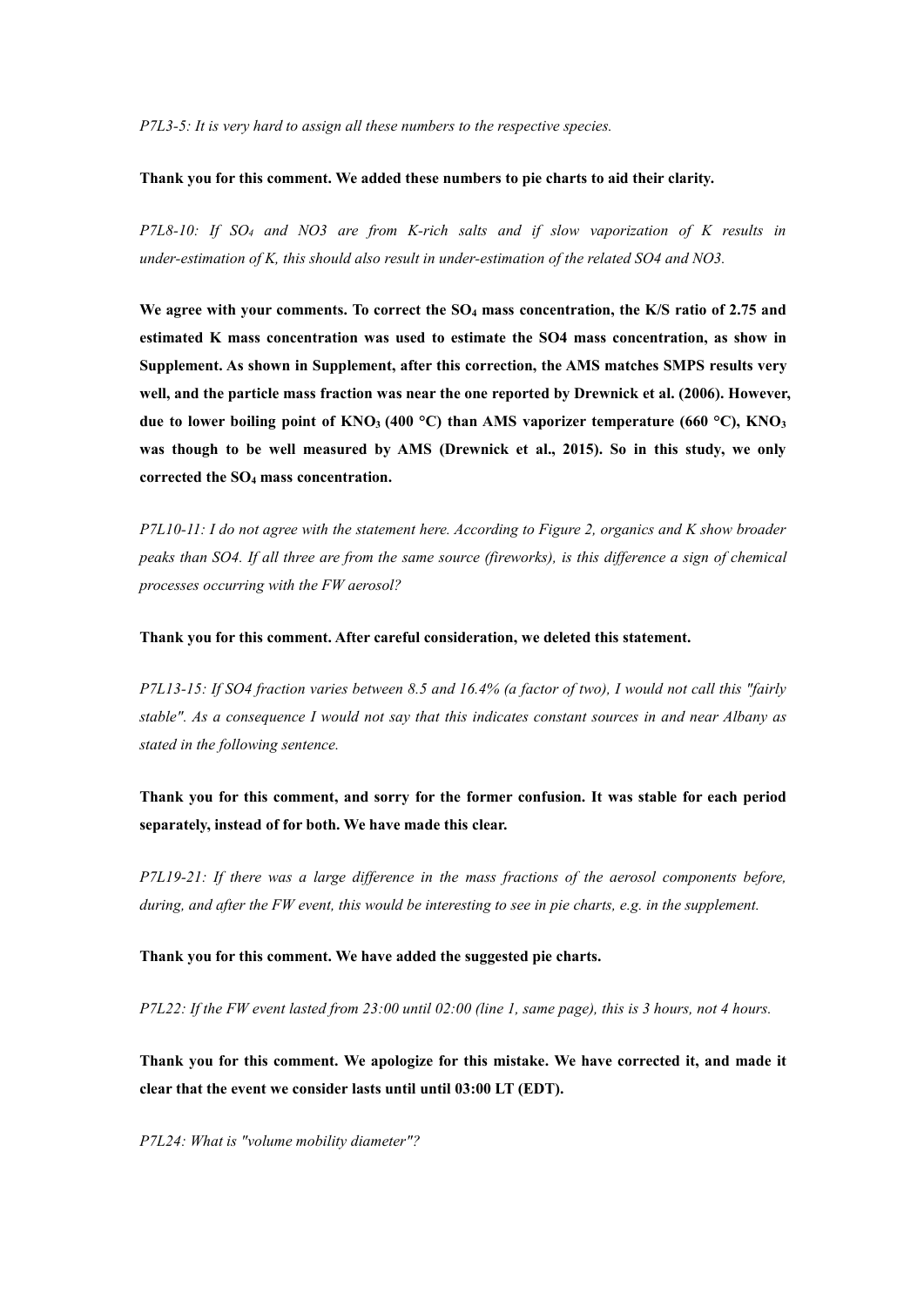## **Thank you for this comment. We corrected this to "electrical mobility diameter".**

*P7L27: Not the surface ionization but the slow vaporization of K-containing species will make the K size distributions complicated.*

#### **Thank you for this comment. We corrected it.**

*P8L11: Can the authors provide any information on the potential sources of the evening BBOA?*

**Thank you for this comment. We added some description into text, and the BBOA was likely from the wood-fire emissions, such as bonfires, barbeques, or other small-scale celebrations.**

*P8L19: It should be Fig. S3b, not S3d.*

#### **Thank you for this comment. We corrected it.**

*P8L24 and other locations: Percentages given with a precision of 0.1% and at the same time with likely uncertainties of 10% or more do not make sense.*

#### **Thank you for this comment. We corrected all these values.**

*P8L6-P9L7: This section with the discussion of the PMF results is not very satisfying. The discussion on the background aerosol sources seems very incomplete and short and does only provide a rudimental overview over the various aerosol sources and their variations. Also the discussion on FW* effects on the organic aerosol seems rather incomplete. It would be interesting to have a discussion on *how fireworks activities like the Independence Day fireworks quantitatively af ect the concentrations of the various types of organic aerosol: HOA* – *by more people being on the streets to observe the display; BBOA* – *as a by-product of fireworks burning; FW-OA* – *as a direct emission of the fireworks; OOA* – *as a potential product of FW-related gas phase emissions. Especially in order to* make this study relevant to a broader audience and for FW events outside of Albany, NY this could be *very helpful.*

**Thank you for this comment and we agree with you. We have added one paragraph to describe the variation of the different organic aerosols, and compared tothe daytime to show the possible sources, including those directly influenced by the FW display events.**

*P9L13-15: I have the impression that the calculation of organopotassium is highly uncertain. Due to uncertain RIE, slow vaporization ef ects and surface ionization of potassium the absolute K concentration already is uncertain. The calculation of inorganic potassium is probably even more uncertain due to additional uncertainties of the ammonium fraction of the various salts. Finally, the*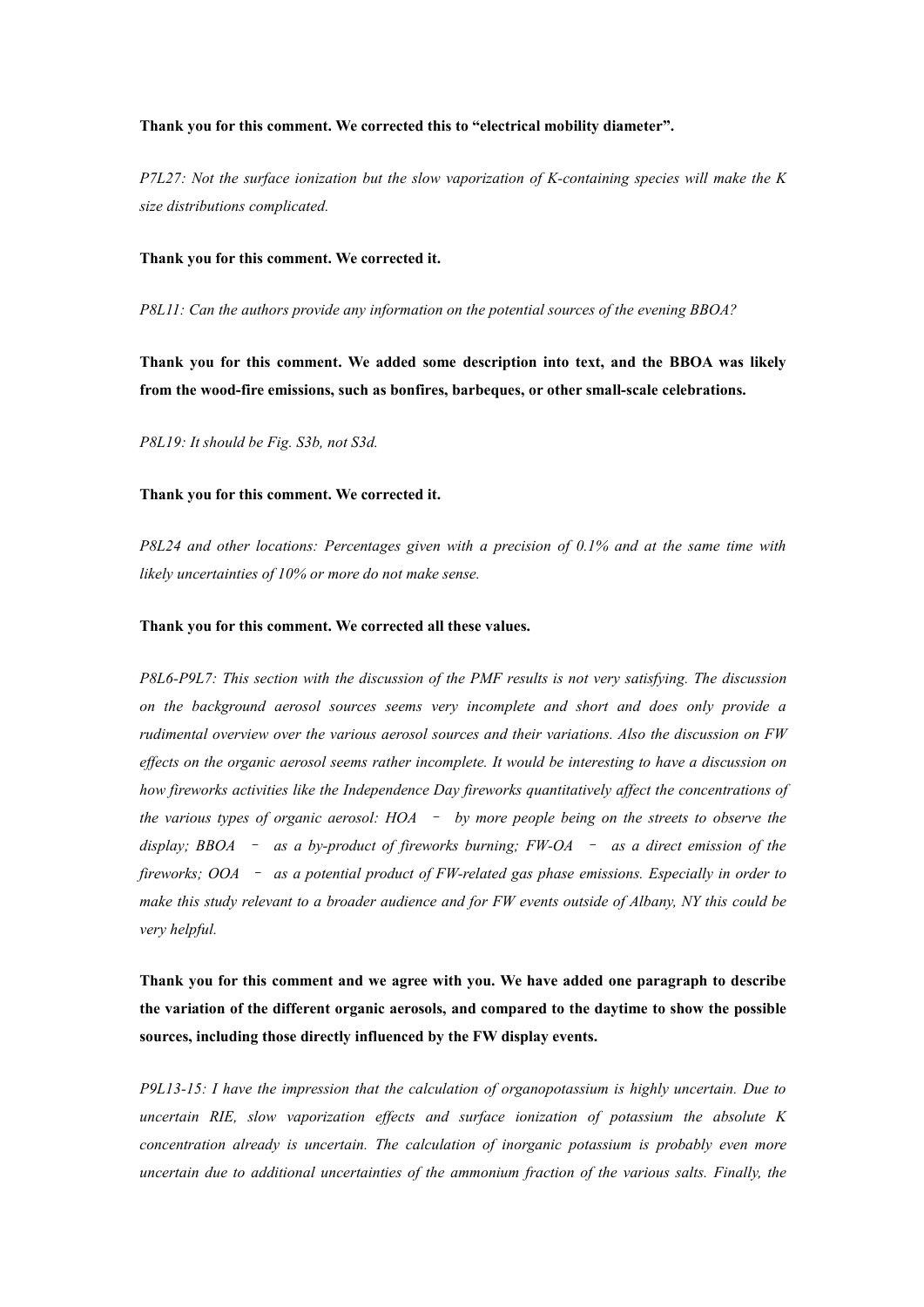difference of the two is even more uncertain. If this approach is used, an estimate of these uncertainties *would be needed.The fact that resulting organopotassium correlates with FW-OOA is not surprising since potassium correlates well with FW-OOA and organopotassium is probably only a relatively small fraction of total potassium.*

**Thank you for this comment, and for helping us realize thatorganopotassium is not a correct deduction. We corrected the SO<sup>4</sup> data, which lead better attribution for K, and with this better method, there was no K left to attribute to organics. Based on this, we deleted the statement of "organopotassium", and rewrote the former paragraph (moved to section 2.3 as a data analysis part).**

P9L15-18: It is unclear to me what the purpose of the calculation of the density of the aerosol is. In this *calculation the contribution of refractory aerosol components with likely high density (metal salts or oxides) and of black carbon is neglected. With these additional uncertainty the resulting uncertainty of the density calculation becomes so large that also a typical density for urban aerosol could be assumed.*

**Thank you for this comment. We deleted the related statement, and we recalculated the density based on each compound to compare the AMS and SMPS measurement to ensure the RIE for organic and K, as shown in Supplement.**

*P10L4: I do not agree with the assumption that the ratio of FW-related aerosol and background aerosol does not change during transport: While the FW-related aerosol gets diluted during transport, this is not the case for the background aerosol.*

## **You are correct. After thinking carefully, we deleted the statement.**

*P10L6: In addition to the 2-hour average also the 24-hour average of the aerosol should be mentioned here, if these values are compared to the 24-hour threshold value.*

# **Thank you for this comment. For clarity, we deleted all reference to the 24 hour averaged value.**

*P10L7-10: Here the temporal trends of various aerosol components measured during the time after the FW display are used as evidence for conversion processes within the atmosphere. How can the authors be sure that during this time always air masses were probed, which encountered fireworks activities* during the night of July 4 and not simply different air masses with different influence of fireworks were *probed?*

**Thank you for this comment. Due to the uncertainty, we deleted this section.**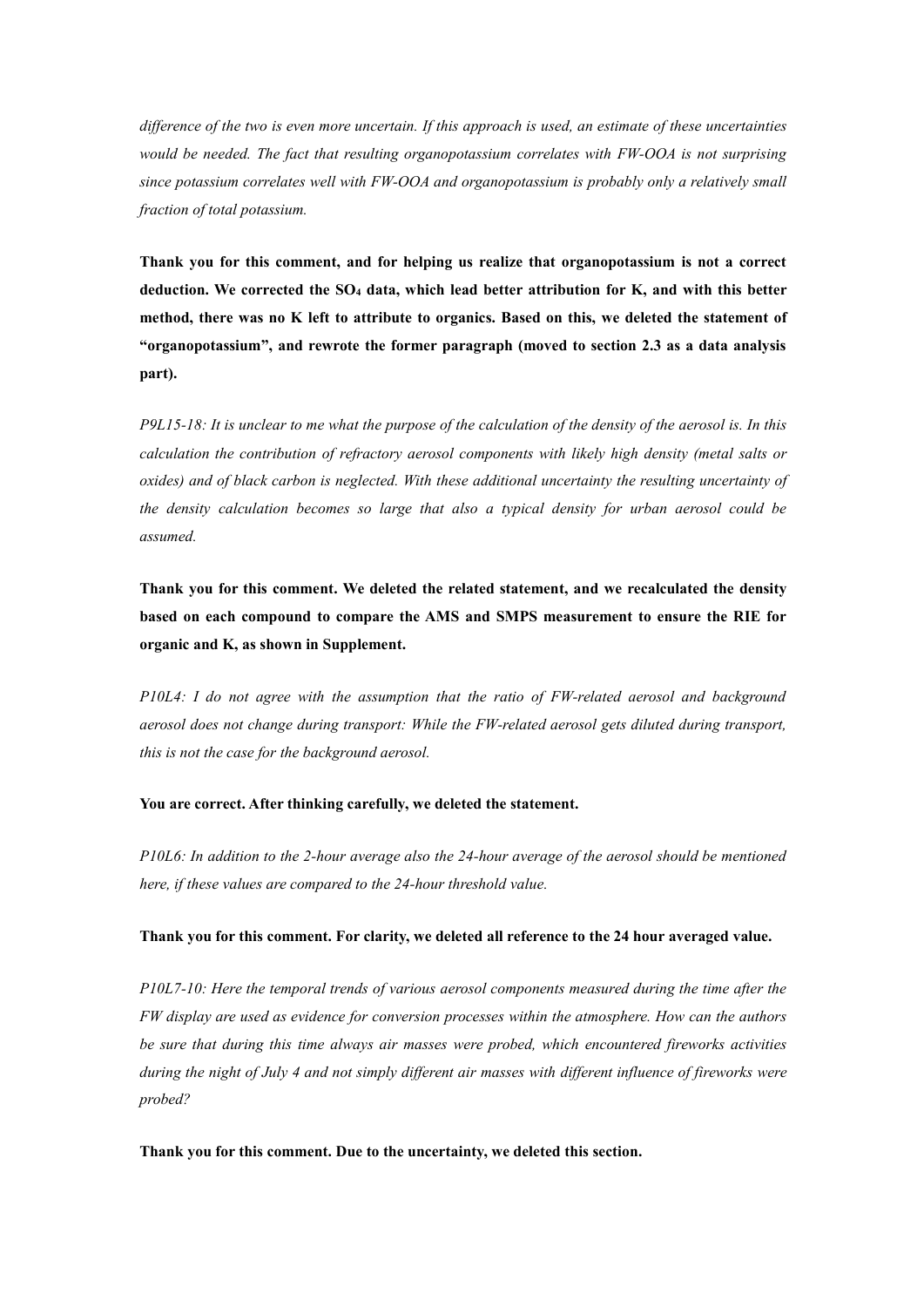*P10L12: Define the "carrier-to-noise ratio" and explain what kind of information this ratio provides.*

# **Thank you for this comment. We added the related information into the text.**

*P10L14: The local time interval is 3 hours long, the UTC interval only 2 hours.*

# **Thank you for this comment. We change the time scale to local time and deleted the UTC interval expression.**

*P10L12* – *P11L6: This whole section is very confusing to me. There are many inconsistencies between the observations and their interpretation. E.g.: According to the LIDAR weak easterly winds* were measured. This is contrary to the wind directions provided in Figure 1. What is correct? Many of the features that are explained in the text are not really visible in Figure 7. What means "high altitude *FW transport"* – *at which altitude was the fireworks burned? There was "high altitude" and "low* altitude" aerosol observed in the LIDAR. It is claimed that the low altitude aerosol was the result of subsidence or diffusion of the high altitude aerosol. However, there is no connection visible in the two clusters in the LIDAR signal. Since all the aerosol data are provided for 10 days and the LIDAR signal are only for a couple of hours it is almost impossible to see all these short-time features in the aerosol data. The 500 m back trajectory passes over the town of Bennington. However, according to Fig. S8 the affected air mass was at an altitude of 1000 m over Bennington. It is unrealistic that this air contained aerosol from the local fireworks in Bennington. It is also unrealistic that the 500 m altitude air was *sampled at ground. The aerosol arriving from Bennington (after 40 km of transport) produces a more intense signal in the LIDAR measurement than the aerosol from the much closer Albany fireworks. Is* this realistic? This whole section seems to be highly speculative. If it is not it should be much clearer *connected to the LIDAR measurements.*

**Thank you so much!We agree that these statements were confusing and unsatisfying.We have rewritten the whole paragraph to make it more clear and solid.**

*P11L8-9: What does "Chemical characterization and source apportionment . . . are quantified .." mean?*

**Sorry for the confusion. We have corrected this sentence.**

*P11L21-25: This information is not part of the presented study.*

**Thank you so much! We write this as one of the conclusion sentences to impress the reader who would careabout the FW event. We keptit after little modification.**

*Figure 3: Why where the AMS size distributions measured over such a long time interval.This does not*